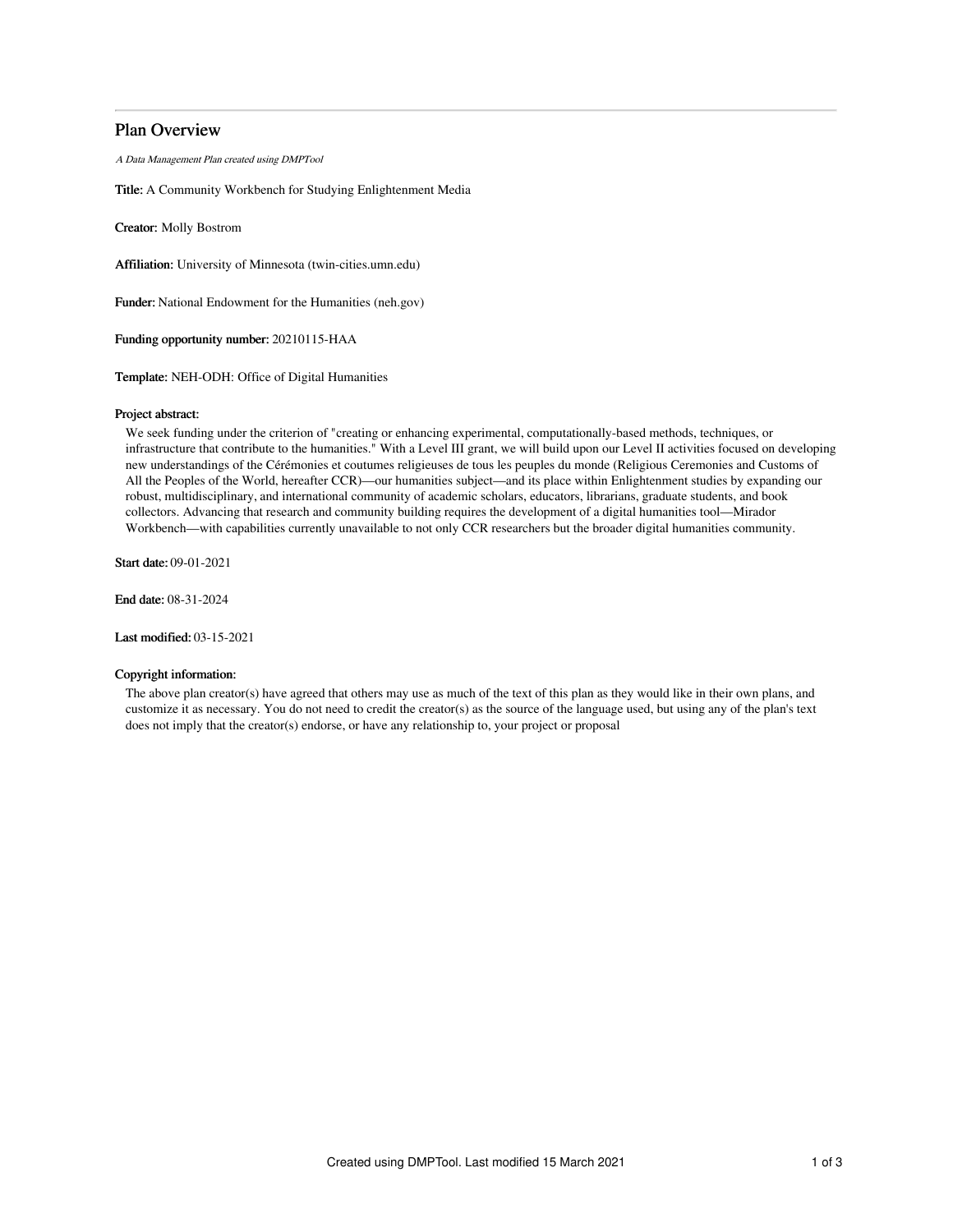# A Community Workbench for Studying Enlightenment Media

# Roles and responsibilities

The DMP should clearly articulate how sharing of primary data is to be implemented. It should outline the rights and obligations of all parties with respect to their roles and responsibilities in the management and retention of research data. It should also consider changes to roles and responsibilities that will occur if a project director or co-project director leaves the institution or project. Any costs stemming from the management of data should be explained in the budget notes. Both the University of Minnesota and Stanford University will produce data that requires management and preservation. Minnesota will manage and preserve data related to the CCR Portal and N&RCCR. Stanford will manage and preserve data related to Mirador Workbench.

# Expected data

The DMP should describe the types of data, samples, physical collections, software, curriculum materials, or other materials to be produced in the course of the project. It should then describe the expected types of data to be retained.

Project directors should address matters usch as these in the DMP:

- the types of data that their project might generate and eventually share with others, and under what conditions;
- how data will be managed and maintained until shared with others;
- factors that might impinge on their ability to manage data, for example, legal and ethical restrictions on access to non-aggregated data;
- the lowest level of aggregated data that project directors might share with others in the scholarly or scientific community, given that comunity's norms on data;
- the mechanism for sharing data and/or making it accessible to others; and
- other types of information that should be maintained and shared regarding data, for example, the way it was generated, analytical and procedural information, and the metadata.

#### University of Minnesota

- A International Image [Interoperability](https://iiif.io) [manifest](https://iiif.io/api/presentation/2.0/#manifest) list of all known copies of the CCR
- Journal articles and their related metadata published in N&RCCR

#### Stanford University

Mirador Workbench software and documentation: The software portion shall consist of software application code documentation, developed in publicly-accessible GitHub repositories during the project and following its conclusion. The software supports the creation and maintenance of the vantages used by the CCR Portal and N&RCCR. University-hosted instance of Mirador Workbench service: Data stored within and produced by the Stanford-hosted instance of Mirador Workbench will include the following: configuration of Mirador workspaces and "vantages"; information about externally-hosted IIIF resources in user libraries, workspaces, and projects; and annotations on IIIF resources. Hosted data will include the instances of Mirador used for the CCR Portal and journal. Data produced within the service will be shareable either through published "vantages" of a user-configured Mirador Workbench workspace (for linking from or embedding within a website), or through user-initiated exports (for loading within another instance of Mirador Workbench). The data within the Stanford-hosted instance will be hosted on multiple virtual machines behind a load balancer, with an associated database managed as a separate virtual machine. Application data and associated databases receive nightly incremental and weekly full backups, retained for up to one month on a separate local storage environment. Offsite replicas are stored in IBM Spectrum Protect disk storage in a Texas data center.

# Period of data retention

### NEH is committed to timely and rapid data distribution. However, it recognizes that types of data can vary widely and that acceptable norms also vary by discipline. It is strongly committed, however, to the underlying principle of timely access. In their DMP applicants should address how timely access will be assured. Stanford University

Mirador Workbench software and documentation: Stanford Libraries commits to develop the software openly during the project and to continue to make the software and documentation available after the conclusion of the project. Software dependencies will be updated through regular maintenance periods.

University-hosted instance of Mirador Workbench service: Stanford thus will commit to supporting and hosting the instance of Mirador Workbench, including security updates and maintaining the service on Stanford infrastructure, for at least three years following the project's conclusion. Stanford expects to continue new feature development and bug fixes for the Mirador Workbench service for at least two years following the project's conclusion. Stanford Libraries and its staff are active participants in the IIIF Consortium and community and are invested in its success. However, Stanford Libraries retains the right to transition the hosted instance of Mirador Workbench into a "readonly" mode after three years following the period of performance.

# Data formats and dissemination

The DMP should describe data formats, media, and dissemination approaches that will be used to make data and metadata available to others. Policies for public access and sharing should be described, including provisions for appropriate protection of privacy, confidentiality, security, intellectual property, or other rights or requirements. Research<br>centers and major partnerships with indus major stakeholders.

### University of Minnesota

All volumes of this 18th-century text are in the public domain. Since we will be pulling in IIIF-compliant copies of the  $CCR$  using the IIIF manifest rather than attempting to host them ourselves, ownership and rights determinations will remain with the host institutions. Our site will merely provide a view of the content; any users seeking to reuse the work would have to contact the host institution for permission. As is standard with IIIF protocols, rights information, if available, would be put in with the rest of the metadata and would be visible to the user in the metadata view. The manifest list will be formatted and preserved as a single .csv file and the journal articles and metadata will be formatted and preserved as .pdf, XML, and HTML packaged separately for each article.